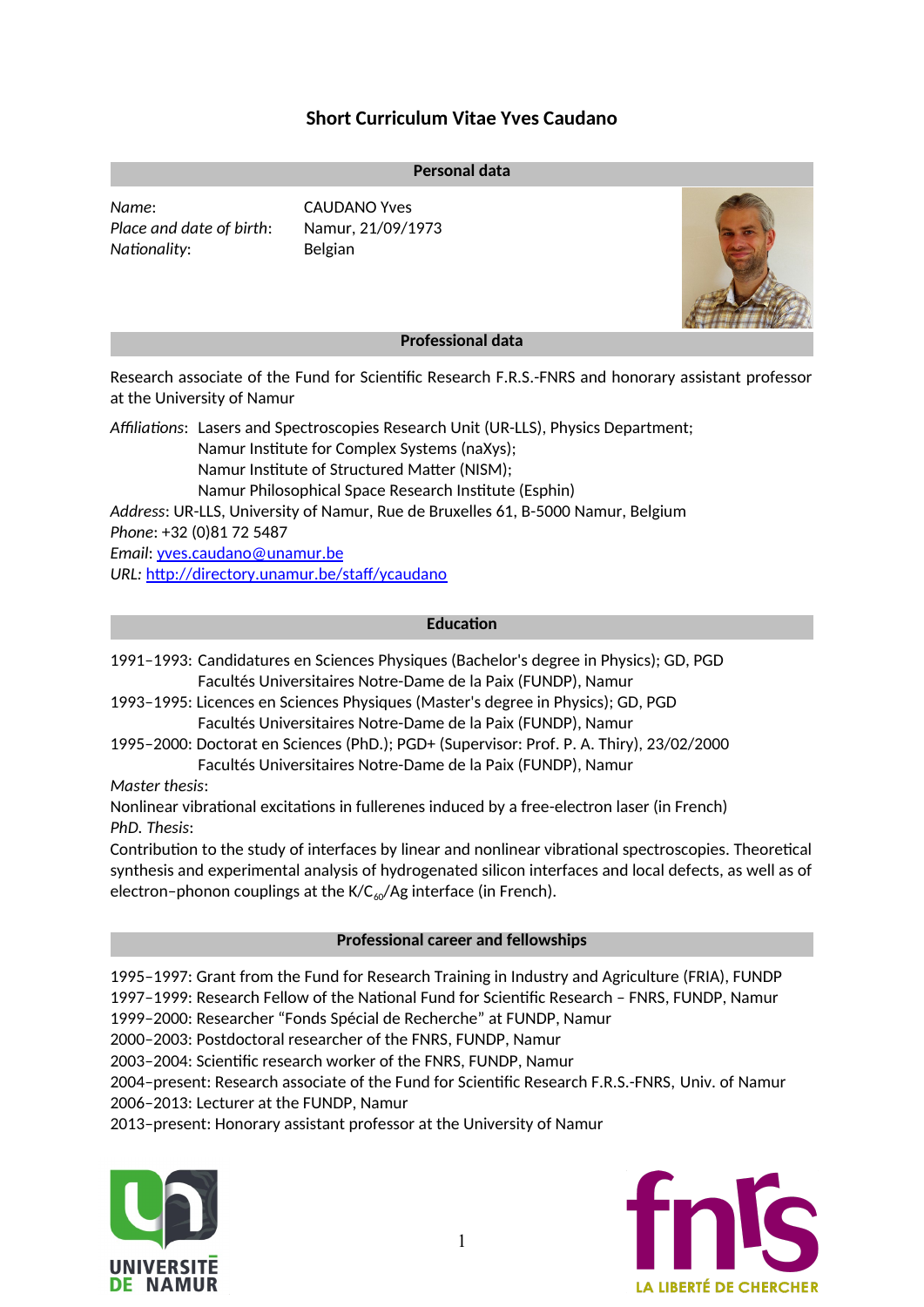#### **Scientific awards and distinctions**

- "Best master thesis" prize from the Belgian Physical Society BPS (1997)
- Collège des Alumni (Royal Academy of Science, Letters and Fine Arts of Belgium): member (2008– 2013)

#### **International mobility**

- FELIX, FOM Institute for Plasma Physics Rijnhuizen, Nieuwegein, Netherlands : 2 weeks (1994– 1995), 2 weeks (1998)
- CLIO LURE (Paris-Sud University, Orsay, France), P. Dumas and A. Tadjeddine's groups:  $4\frac{1}{2}$ months (1995–1996), 3 weeks (1998), 2 weeks (2004)
- Bell Laboratories, Lucent Technologies (Murray Hill, NJ, USA), Y. Chabal's group: 16 ½ months (11/1996–01/1998 and 11/1998–01/1999)
- University of Kinshasa (UNIKIN), Physics Department (Kinshasa, Democratic Republic of Congo): 10 days (2008), 2 weeks (2010), 2 weeks (2012), 2 weeks (2013)

#### **Publication summary**

*Number of publications*: 55 *Number of citations*: 1024 (Scopus) *H-index*: *16* (Scopus)

*Conference abstracts and scientific communications*: >50 as presenting author, plus >60 as co-author

*Research keywords*: Nonlinear optics, quantum optics, vibrational spectroscopy, optical spectroscopy, sum-frequency generation spectroscopy, surface and interface physics, quantum weak measurements, weak values, quantum foundations

### **Representative publications**

- *Geometric description of modular and weak values in discrete quantum systems using the Majorana representation*, M. Cormann and Y. Caudano, J. Phys. A: Math. Theor. **50** (2017) 305302  $(1-24)$
- *Revealing geometric phases in modular and weak values with a quantum eraser*, M. Cormann, M. Remy, B. Kolaric, and Y. Caudano, Phys. Rev. A **93** (2016) 042124 (1–8)
- *Selective Plasmonic Platforms Based on Nanopillars to Enhance Vibrational Sum-Frequency Generation Spectroscopy*, D. Lis, Y. Caudano, M. Henry, S. Demoustier-Champagne, E. Ferain, and F. Cecchet, Advanced Optical Materials **1** (2013) 244–255
- In situ nonlinear optical spectroscopy of electron-phonon couplings at alkali-doped C<sub>60</sub>/Ag(111) *interfaces*, E. Kakudji, C. Silien, D. Lis, F. Cecchet, A. Nouri, P.A. Thiry, A. Peremans, and Y. Caudano, Phys. Stat. Sol. B **247** (2010) 1992–1996
- *Orientation of thiophenol adsorbed on silver determined by nonlinear vibrational spectroscopy of the carbon skeleton*. A.A. Mani, Z.D. Schultz, Y. Caudano, B. Champagne, C. Humbert, L. Dreesen, A.A. Gewirth, J.O. White, P.A. Thiry and A. Peremans, J. Phys. Chem. B. **108** (2004) 16135–16138
- *Electronic tuning of dynamical charge transfer at an interface: K doping of C60/Ag(111),* A. Peremans, Y. Caudano, P.A. Thiry, P. Dumas, W.-Q. Zheng, A. Le Rille and A. Tadjeddine, Phys. Rev. Lett. **78** (1997) 2999–3002